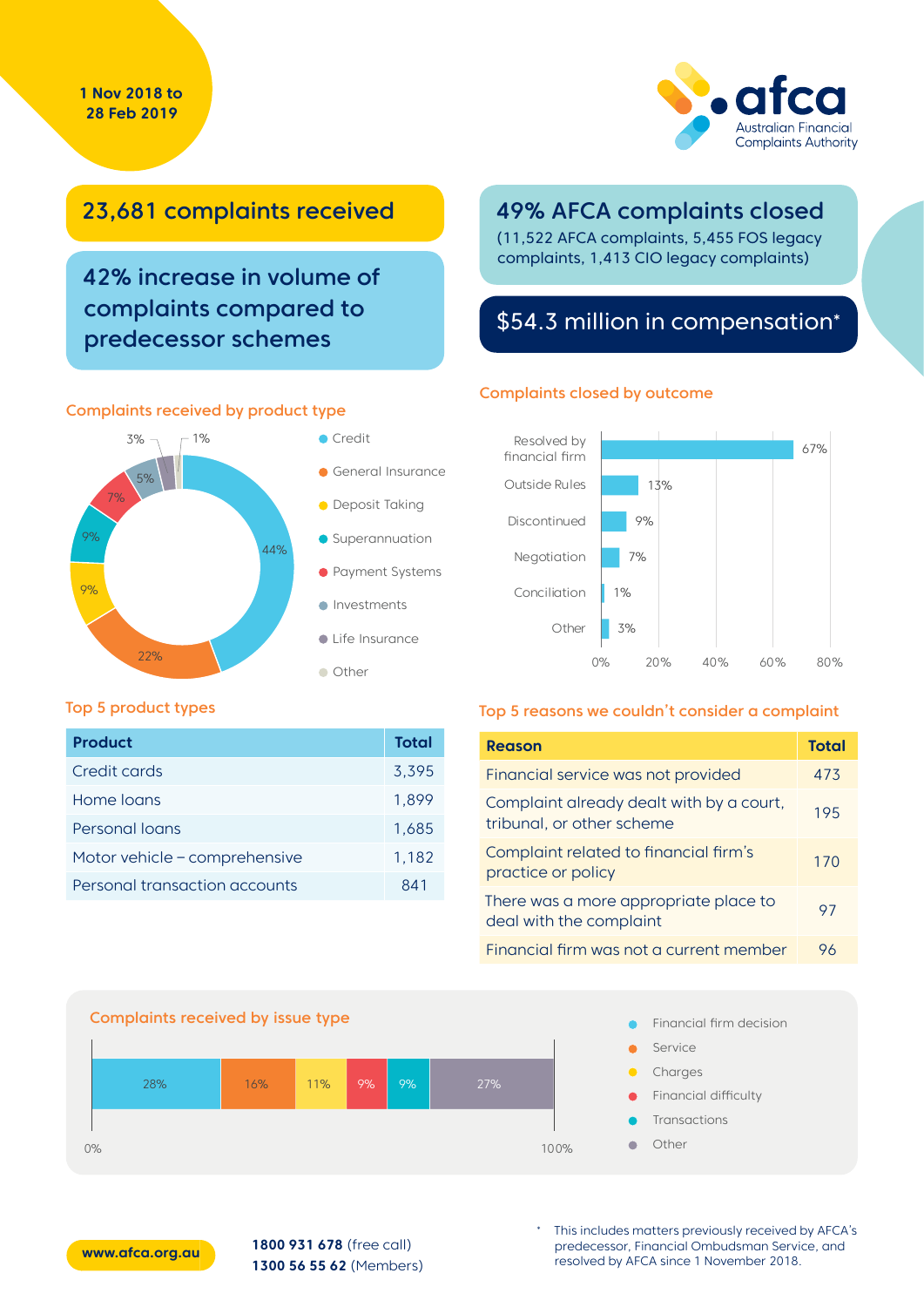### Members

### 10,447 members

90% do not have a complaint lodged against them

#### Complaints received by financial firm



# Complainant profile

#### Lodgement methods

| <b>Method</b> |           | <b>Total</b> |
|---------------|-----------|--------------|
|               | Web       | 18,877       |
|               | Email     | 3,144        |
|               | Letter    | 1,149        |
|               | Phone     | 488          |
|               | In person | 4            |
|               | Fax       | 3            |
|               | Other     | 16           |

Geographic distribution of complainants



Complaints by age of complainant  $1%$  $L_{3\%}$ 8% 25% 45% 20% 0%  $100\%$ < 18 30-39 18-24 40-59 > 59 25-29